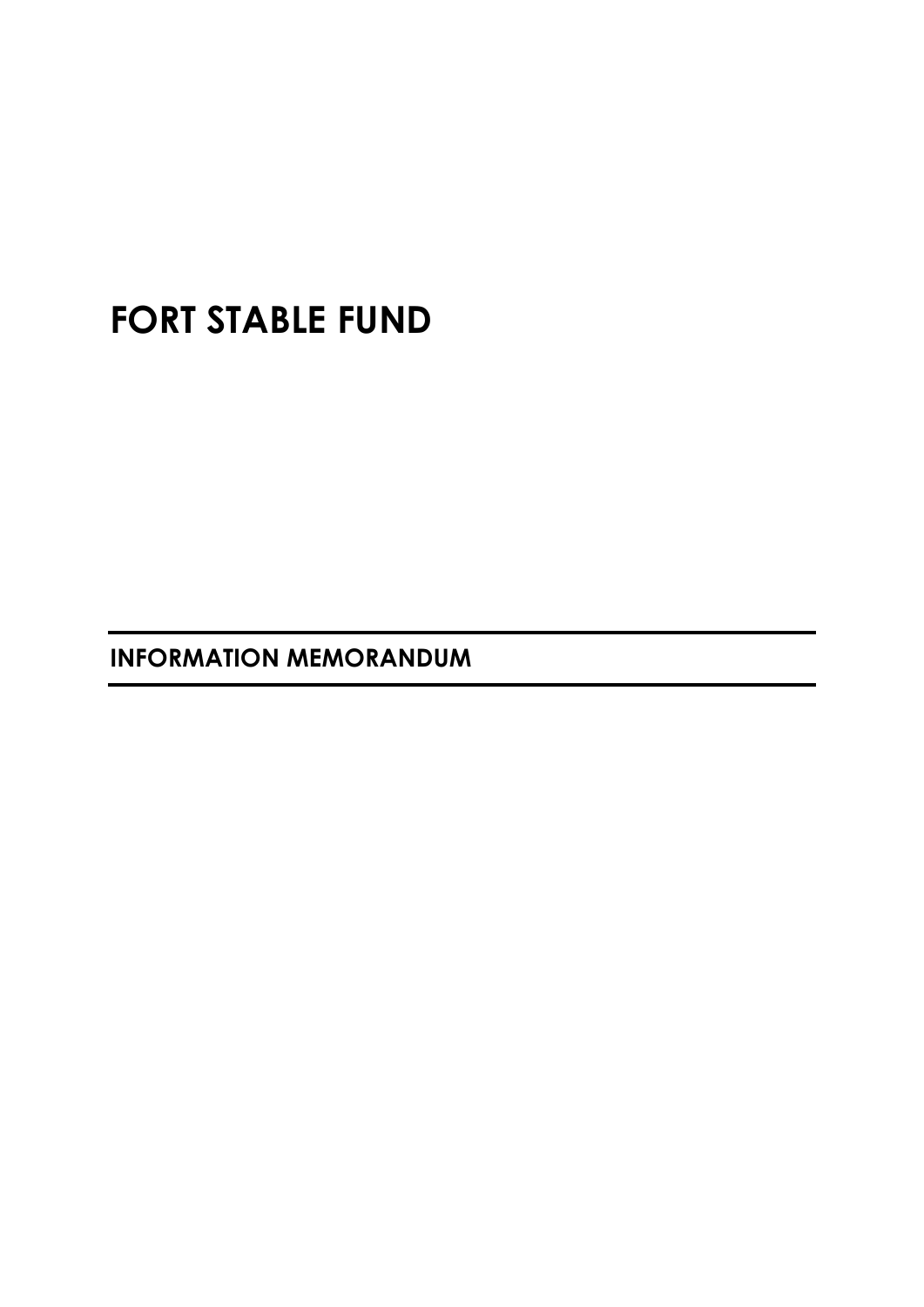# **IMPORTANT LEGAL INFORMATION**

This document (**Information Memorandum**) contains information about the Fort Stable Fund (the **Fund**). It is issued by Boutique Capital Pty Ltd (ACN 621 697 621) (the **Trustee**). Under this arrangement, the Fund is an unregistered managed investment scheme structured as a unit trust and herein established by deed on 31 March 2021. The monies contributed by investors will be pooled and invested in accordance with the investment strategy listed under the Additional Information section below.

As at the date of this Information Memorandum, there is no requirement or intention to register the Fund with ASIC or to list the Fund on a secondary market such as the Australian Securities Exchange.

This Information Memorandum is intended solely for the use of persons eligible to apply for Units in the Fund for the purpose of evaluating a possible investment in the Fund. This Information Memorandum is not intended for and should not be construed as an offer or invitation to, any other person or in any other jurisdiction where it would be unlawful to offer units for subscription under this Information Memorandum.

The Trustee has authorised the use of this Information Memorandum as disclosure to investors and prospective investors who invest directly in the Fund.

Neither the Trustee nor any of its affiliates, related bodies corporate, directors, officers, employees, representatives or advisors (**Specified Persons**) guarantees the rate of return of any investment in the Fund, the meeting of any investment objectives, the performance of the Fund, nor repayment of capital.

The Trustee has not, in preparing this Information Memorandum, taken into account the individual circumstances of any prospective investor. Past performance should not be viewed as an indication of future performance. Prospective investors should read this Information Memorandum in its entirety before investing and seek independent tax, legal, investment or other professional advice before deciding to invest in the Fund. This Information Memorandum is not a recommendation by Trustee (or the Specified Persons) to invest in the Fund and does not contain any personal financial product advice.

This Information Memorandum may not contain all the information that a prospective investor or an investor's adviser may require to make an investment decision.

This Information Memorandum is not and is not required to be a disclosure document or product disclosure statement (within the meaning of the Corporations Act) and does not contain the same level of disclosure as those documents.

The information contained in this document has been provided by the Trustee, Specified Persons and other sources considered reliable, but no assurance can be given by these parties as to the accuracy or completeness of this information.

To the fullest extent permitted by law:

- (a) no representation or warranty (express or implied) is given; and
- (b) no responsibility or liability is accepted, by the Trustee, Specified Persons or any other party named in this document as to the truth, accuracy or completeness of any statement, forecast, information or other matter (whether express or implied) contained in this Information Memorandum.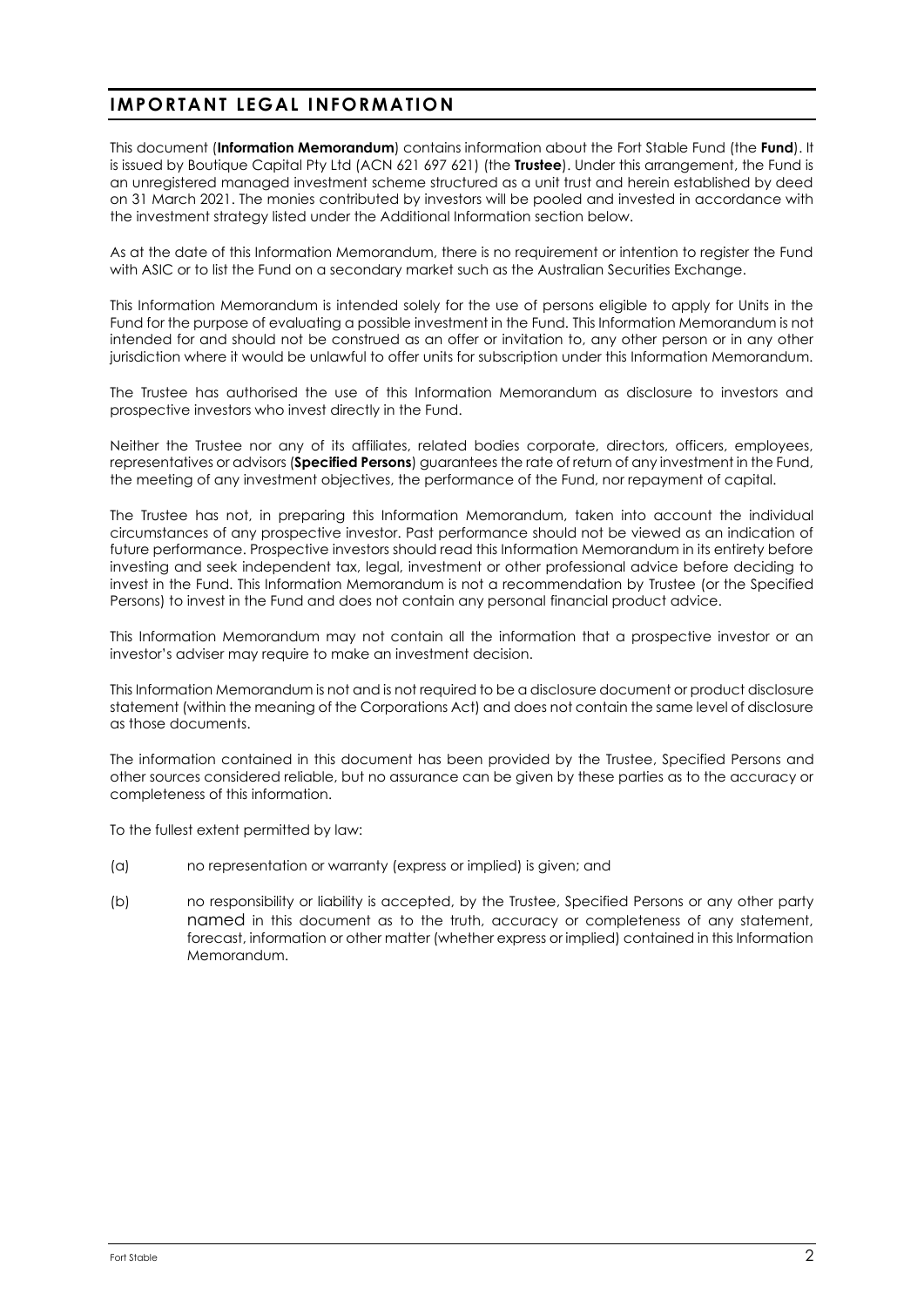# **CORPORATE DIRECTORY**

## **Manager**

Fort Canning Asset Management Pty Ltd ACN 644 513 431 Level 33, Australia Square 264-278 George Street SYDNEY NSW 3000

## **Trustee**

Boutique Capital Pty Ltd ACN 621 697 621 Level 33, Australia Square 264-278 George Street SYDNEY NSW 3000

## **Lawyers**

Steinepreis Paganin Level 4 50 Market Street MELBOURNE VIC 3000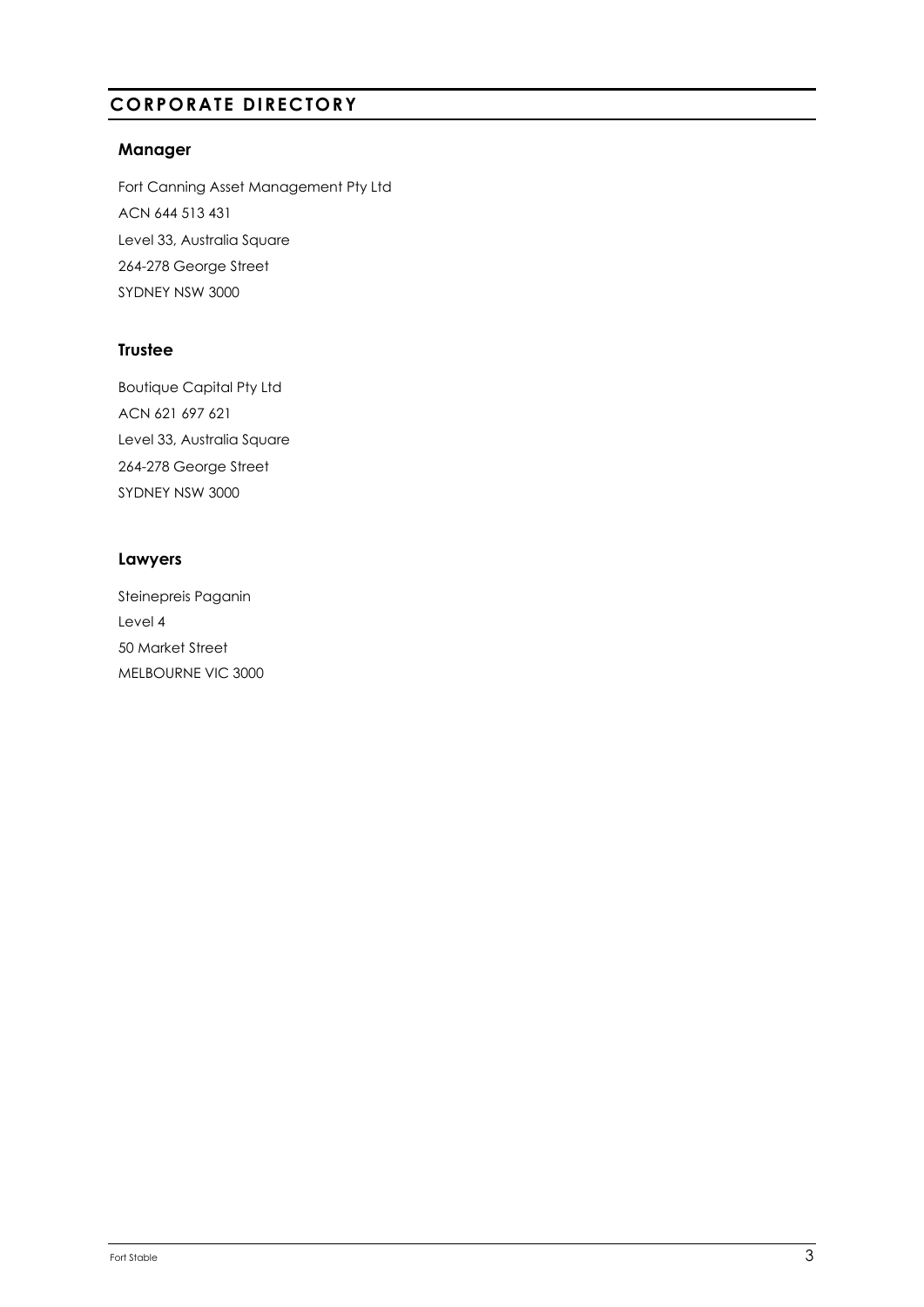# **1. KEY INFORMATION**

| <b>Feature</b>                | <b>Summary</b>                                                                                                                                                                                                                                                                                                                                                   |
|-------------------------------|------------------------------------------------------------------------------------------------------------------------------------------------------------------------------------------------------------------------------------------------------------------------------------------------------------------------------------------------------------------|
| Fund                          | Fort Stable Fund                                                                                                                                                                                                                                                                                                                                                 |
| Trustee                       | <b>Boutique Capital Pty Ltd</b>                                                                                                                                                                                                                                                                                                                                  |
| Investment Manager            | Fort Canning Asset Management Pty Ltd                                                                                                                                                                                                                                                                                                                            |
| Custodian and Administrator   | <b>Boutique Capital Pty Ltd</b>                                                                                                                                                                                                                                                                                                                                  |
| Investment objective          | The Fund aims to achieve net returns exceeding the Reserve Bank<br>of Australia cash rate.                                                                                                                                                                                                                                                                       |
| Investment strategy           | The Fort Stable Fund invests in distributed ledger technology and the<br>decentralized finance (DeFi) applications that operate on these<br>blockchain rails. The Fund utilises several traditional finance<br>investment strategies to generate return for our clients including yield<br>farming and direct exposure to the Ethereum blockchain.               |
| Minimum initial investment    | \$50,000 and above, if the application is supported with<br>(a)<br>an accountant's certificate specifying that the investor<br>meets the criteria of a 'Wholesale Client': or                                                                                                                                                                                    |
|                               | \$500,000 and above without a supporting accountant's<br>(b)<br>certificate; or                                                                                                                                                                                                                                                                                  |
|                               | At the discretion of the Trustee<br>(c)                                                                                                                                                                                                                                                                                                                          |
| Minimum additional investment | \$50,000                                                                                                                                                                                                                                                                                                                                                         |
| Minimum withdrawal amount     | \$50,000                                                                                                                                                                                                                                                                                                                                                         |
| Minimum balance               | \$50,000                                                                                                                                                                                                                                                                                                                                                         |
| Suggested investment horizon  | The Fort Stable Fund is a highly liquid investment fund that offers<br>investors fortnightly liquidity on their investment. Owing to that<br>liquidity, the investment horizon will be determined by the investors<br>need for cash.                                                                                                                             |
| Significant risks             | An investment in the Fund involves a number of risks, including the<br>risk that you may lose some or all of the money that you invest,<br>and there is no guarantee that you will receive any return on your<br>investment. Before investing in the Fund, you should carefully<br>consider the risks associated with an investment in the Fund in<br>section 2. |
|                               | The specific risks of investing in the Fund are linked to:                                                                                                                                                                                                                                                                                                       |
|                               | Capital loss;<br>(a)                                                                                                                                                                                                                                                                                                                                             |
|                               | (b)<br>digital and crypto assets;                                                                                                                                                                                                                                                                                                                                |
|                               | Global investing;<br>(c)                                                                                                                                                                                                                                                                                                                                         |
|                               | (d)<br>Exchange rates;<br>(e)<br>Changes in laws and/or tax regimes; and                                                                                                                                                                                                                                                                                         |
|                               | (f)<br>Portfolio concentration.                                                                                                                                                                                                                                                                                                                                  |
| Hedging                       | Yes - The Fund will be offered in AUD and FX risk will be managed<br>internally.                                                                                                                                                                                                                                                                                 |
| Applications and Withdrawals  | Application proceeds to be submitted within 5 business days of<br>the applicable application date.                                                                                                                                                                                                                                                               |
|                               | Withdrawal proceeds will generally be paid within 10 Business Days<br>of the applicable withdrawal date. However, the Trust Deed                                                                                                                                                                                                                                 |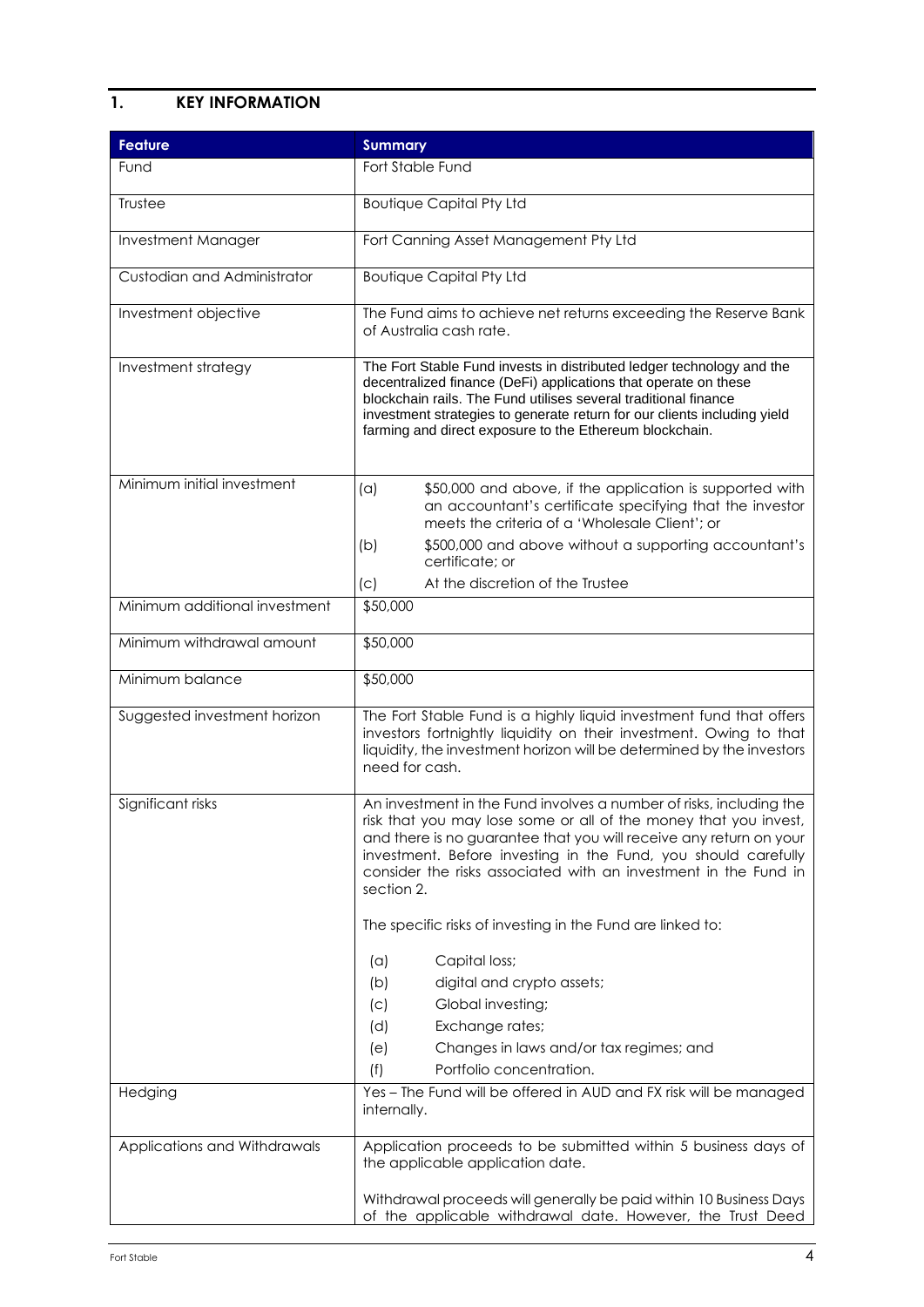| <b>Feature</b>         | <b>Summary</b>                                                                                                                                                                     |
|------------------------|------------------------------------------------------------------------------------------------------------------------------------------------------------------------------------|
|                        | allows Boutique Capital to reject withdrawal requests and also to<br>make payment up to 21 days after acceptance of a request<br>(which may be extended in certain circumstances). |
| Fund Bank Account      | Boutique Capital Pty Ltd ATF Fort Stable Fund                                                                                                                                      |
|                        | Westpac                                                                                                                                                                            |
|                        | BSB: 032-102                                                                                                                                                                       |
|                        | A/c: 391 897                                                                                                                                                                       |
| Fees and Expenses      | Please refer to section 3.13 headed 'Fees and expenses'                                                                                                                            |
| Distribution Frequency | Quarterly                                                                                                                                                                          |

#### **2. RISK FACTORS**

#### **2.1 Investment Risk**

All investments carry risk. Generally, investments with higher expected returns also carry higher levels of risk. Investing in the Fund carries risk. There is no guarantee that the Fund will achieve its investment objective. You may lose some or all of your investment.

## **2.2 Market Risk**

The performance of the Fund will be affected by the performance of investment markets generally. The value of investments may go up or down in line with market movements. You may lose money on your investment in the Fund due to decreases in the price of securities held by the Fund or periods of below-average performance in a specific security or in the securities market as a whole.

#### **2.3 Key Person Risk**

The directors of the Fund are the primary representatives of the Manager who perform investment management related activities. The Fund's performance depends on their expertise and the investment decisions that they make. To manage this risk, the directors maintain an up to date knowledge of various market factors through a review of fundamental data whilst also conducting ongoing research. This information is then taken into consideration when making investment management decisions.

#### **2.4 Service Provider Risk**

Service provider risk is that the various parties involved in the operation of the Fund, including the trustee, brokerage provider, or other underlying agents fail to perform their obligations. This may affect the value of your investment in the Fund. This risk is mitigated (but not eliminated) by undertaking due diligence on all third-party service providers to the Fund and using third party service providers who are well regarded in the Australian or their respective overseas markets.

#### **2.5 Regulatory Risk**

Regulatory risk is the risk that regulatory or taxation changes introduced by a government or regulator, may affect the value of investments of the Fund. These changes may occur in Australia or other countries in which the Fund invests and include changes in government policies (including taxation), regulations and laws or changes in generally accepted accounting policies or valuation methods.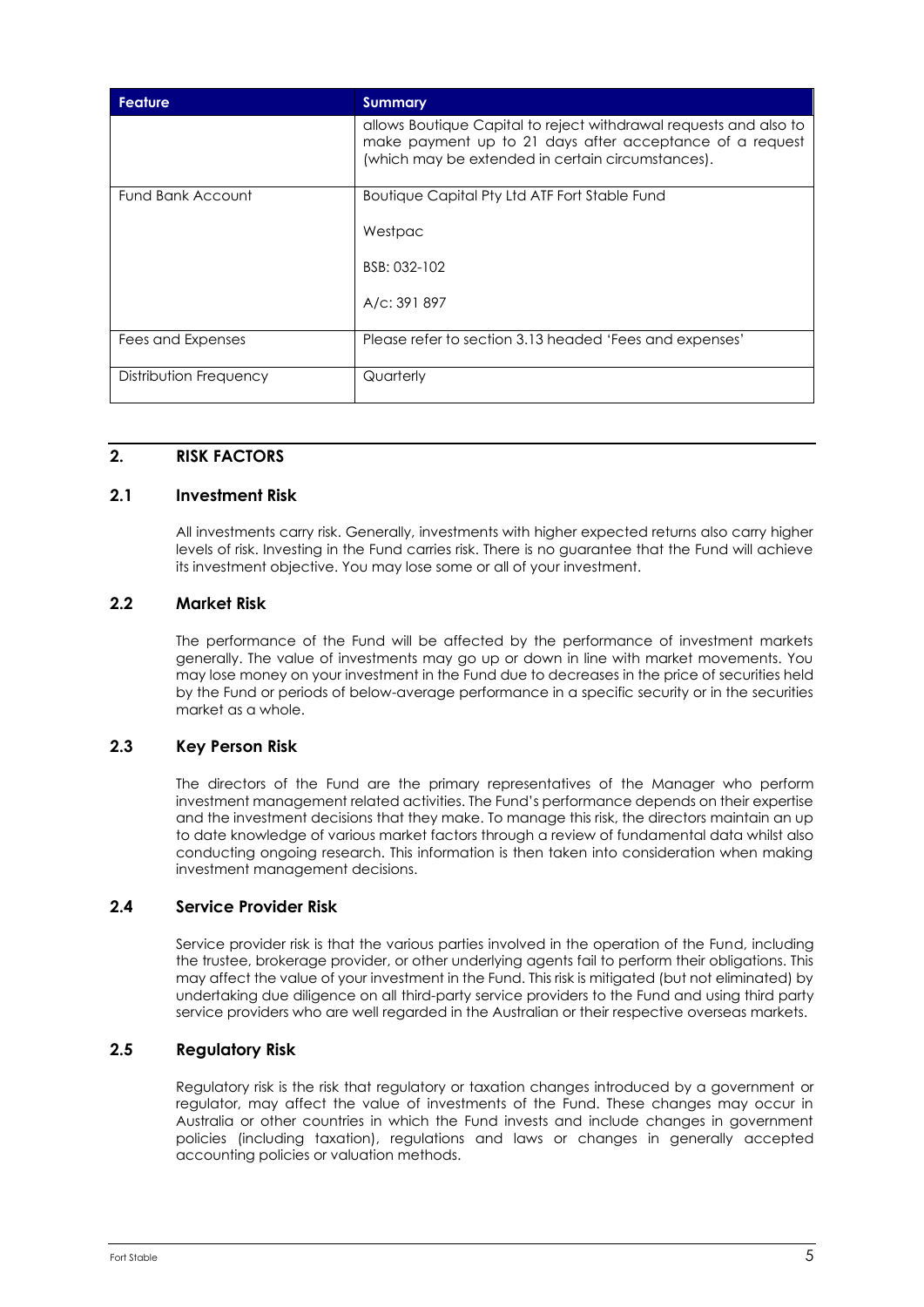## **2.6 Fund and Taxation Risk**

Investing in a pooled investment vehicle like the Fund is not the same as investing directly in its underlying assets which may have tax consequences for Unit Holders. For example, there is a risk that investing in the Fund may give different results than investing directly in the assets because of income or capital gains accrued in the Fund and the consequences of redemption by other investors. The Taxation Considerations in the Additional Information section below contains more information on this subject.

## **2.7 Foreign Exchange Risk**

The Fund may trade in offshore markets and therefore may be exposed to the risk of exchange rate movements as well as its underlying investment performance.

#### **2.8 Liquidity Risk**

Liquidity risk is the risk that if the Fund invests in assets that cannot be readily bought and sold at an acceptable price and within a generally acceptable timeframe, it may not be able to sell sufficient assets to pay redemptions. If this occurs, it may be necessary for the Fund to suspend redemptions to allow sufficient time to liquidate the assets required to meet redemptions.

## **2.9 Operational Risk**

It is important that the directors maintain systems and practices that ensure investment operations run smoothly and accurately. Failures in this area can lead to losses due to such things as incorrect trade settlements, incorrect payment instructions or poorly defined documentation. This risk is mitigated (but not eliminated) by regularly reviewing systems, processes and practices and performing due diligence on any third party to which any of the core operational functions are outsourced.

#### **2.10 Leverage Risk**

The use of leverage can substantially enhance the performance of the Fund. Conversely, the use of leverage runs the risk of losing a larger proportion of the of the equity component of a particular investment in the event of adverse price movements. The use of leverage tends to lead to higher volatility in unit price movements.

## **2.11 Withdrawal of Offer**

The Trustee reserves the right not to proceed with all or any part of the Offer at any time before the issue of the Units. If the Offer does not proceed, the Trustee will return all application monies, without interest, as soon as practicable after giving notice of its withdrawal.

## **2.12 Force Majeure Risk**

Force majeure generally refers to an event beyond a party's control, including fire, flood, earthquakes, war, acts of terrorism, labour strikes, and black swan events. A force majeure event may adversely affect that businesses in which the Fund invests, the Fund's service providers and/or the standard operations of the financial markets.

#### **2.13 Low Cash position**

If the Fund has a low cash balance this could hamper or delay the ability of the Fund to pay distributions to Investors.

#### **2.14 Systematic Risks**

A pricing Oracle system failing to update prices during a period of extreme volatility and network congestion results in improper smart contract liquidations. All technology is subject to outages from time to time with DeFi equally as vulnerable to these risks.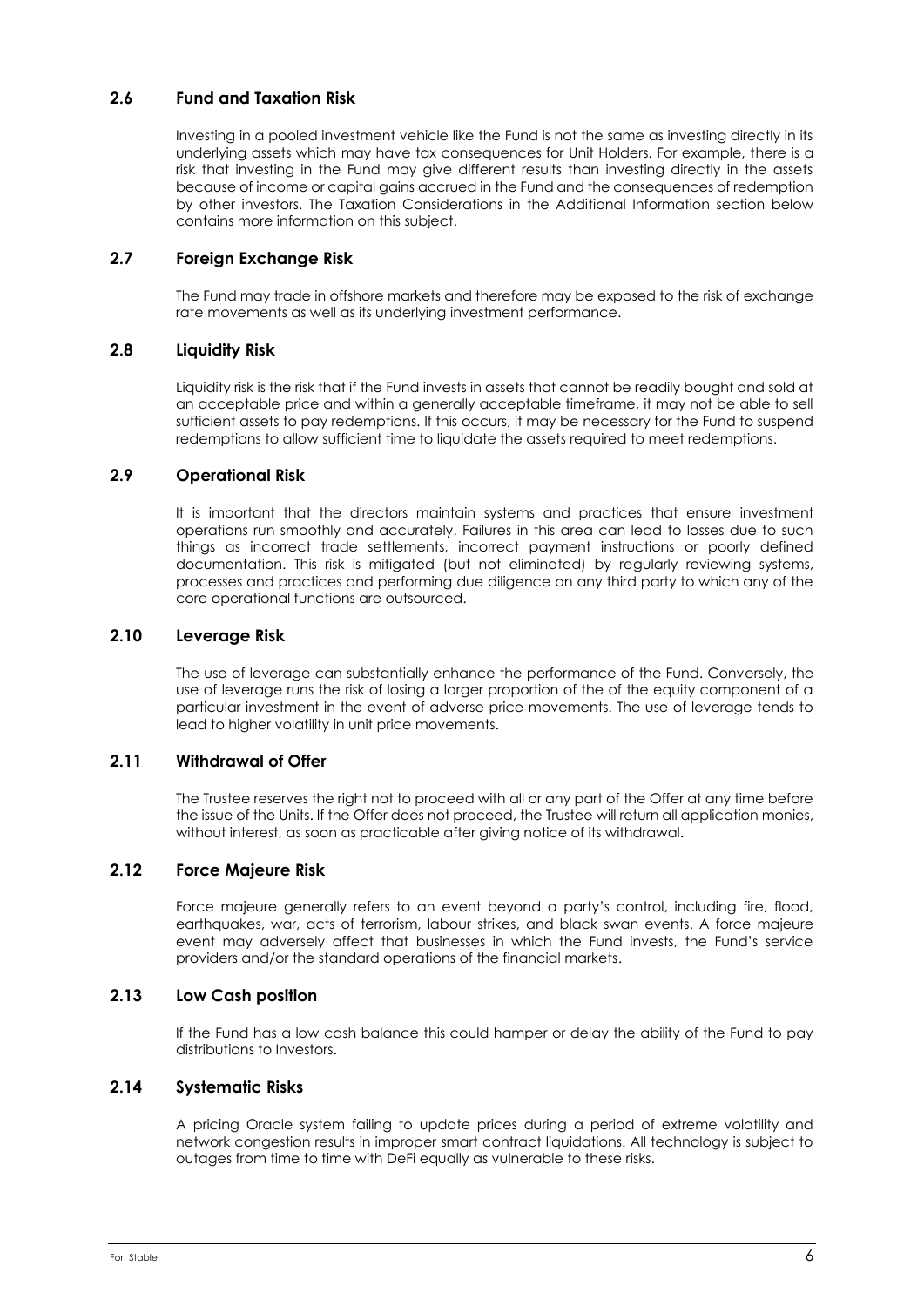## **2.15 Stablecoin Governance**

The Decentralised Autonomous Organisations (Governance Organisations) that govern certain aspects of a stablecoin platform or protocol may make changes in the mechanisms which keep the value of a stablecoin stable. Constant review of the Governance Organisations' forums and voting proposals mitigates this risk.

## **2.16 Smart Contract Risk**

The Fund will be investing in smart contracts, which may contain bugs and software vulnerabilities. Those vulnerabilities may be exploited by third parties. Auditing the smart contract code mitigates this risk, alongside the use of insurance options offering protection against potential bugs and security vulnerabilities for some platforms and protocols.

## **2.17 Crypto Asset risks**

- (a) **Use and Development of Crypto Assets** The use of many crypto assets remains low, which may adversely affect their prices. Furthermore, the future development and acceptance of crypto assets, which represent a new and rapidly changing ecosystem, is subject to a variety of factors that are difficult to evaluate. The slowing or stopping of the development or acceptance of crypto assets may adversely affect the investments of the Fund.
- (b) **Crypto Asset Specific Risk** An investment in a crypto asset may be affected by unexpected changes in that crypto asset's operations and software development. The underlying protocol may fail to function and/or may be attacked and rendered in-operational. As a result, the Fund could face a loss of funds.
- (c) **Regulatory Risk** Increased regulation may adversely affect and reduce the appeal of bitcoin and other digital currencies. It is likely that governments worldwide, including in Australia, will continue to explore the benefits, risks, regulations, security, and applications of crypto assets. The introduction of new legislation or amendments to existing legislation by governments, or the respective interpretation of the legal requirements in any of the legal jurisdictions in which the Fund operates, could have an adverse impact on the financial performance of the Fund.
- (d) **Taxation** The taxation treatment of crypto assets may change as governments regulate the industry. This could adversely affect the prices of crypto assets.
- (e) **Counterparty Risks** Crypto asset exchanges, regulated financing firms and other third parties (such as electronic wallets and custodians) are subject to hacking or other types of attacks or fraud. There is a risk of counterparties (such as exchanges, wallets and custodians) being hacked or shut down, with the consequence of entities using such third parties (including the Fund) losing their crypto assets, crypto related instruments such as derivatives and cash balances. Some counterparties offer insurances, which may not be adequate to cover the entirety of the Fund's assets in the event of loss.
- (f) **Price Volatility** Fluctuations in the price of crypto assets could adversely affect holdings of crypto assets. Price volatility of crypto assets is high.
- (g) **Operational Risk** A risk exists of loss of funds do to faulty or insufficient policies and routines around security, custody and trading of crypto assets, crypto related instruments such as derivatives and cash balances. There is a risk of human error or embezzlement by employees or associates. The loss or destruction of any private key required to access crypto assets are irreversible. Any loss of access to private keys by the Fund will have an adverse impact on the Fund and its reputation.

#### **2.18 Thinly-Capitalised Director Risk**

The directors do not have any material independent financial resources. If an action or claim is brought against the directors and such a claim is not covered by the professional indemnity arranged by or on behalf of the directors, the Fund cannot assume that the directors will have sufficient financial resources to cover any amounts payable under any such claim.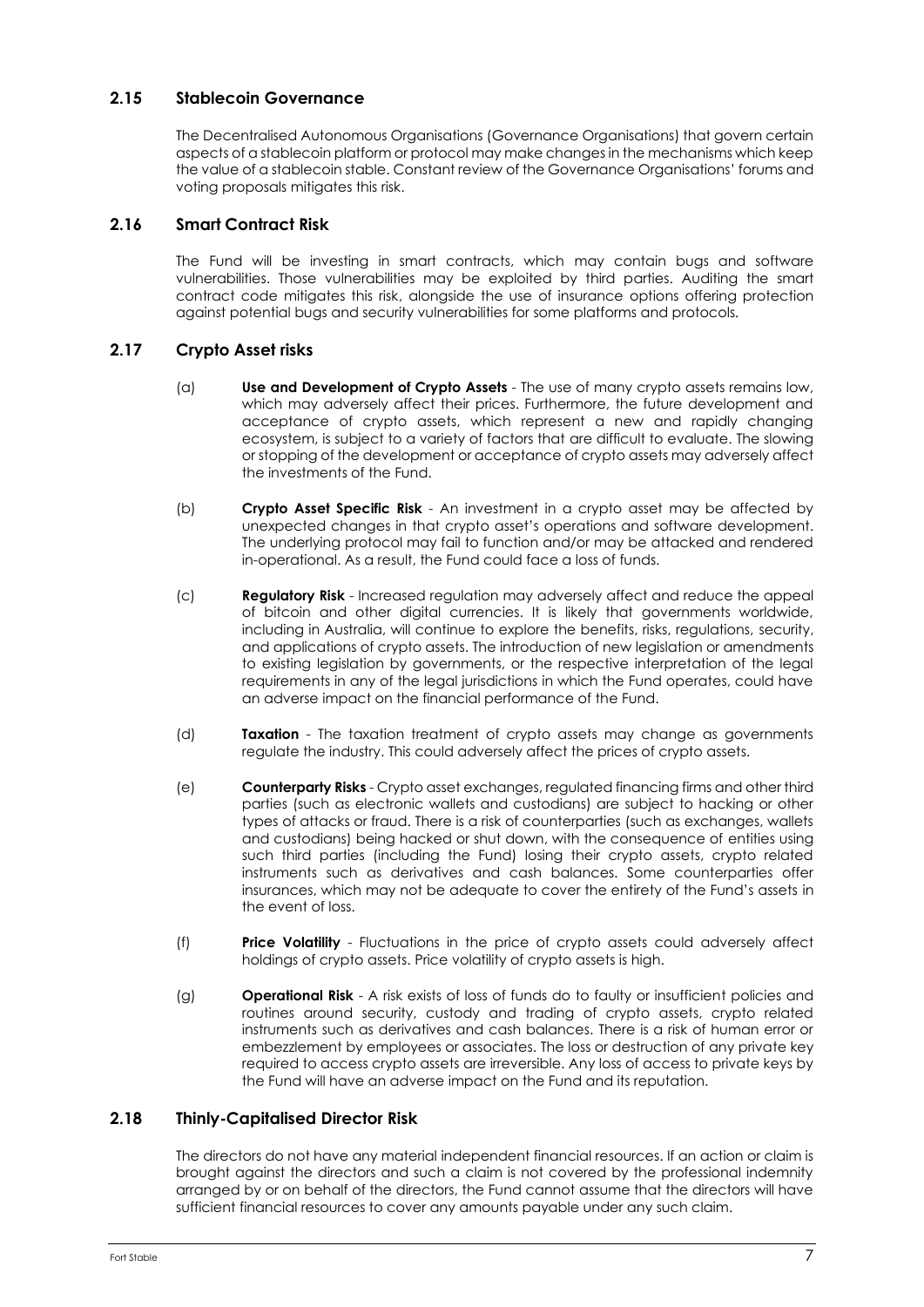This is not an exhaustive list and there may be additional risks which arise. The directors take risk management very seriously and endeavour to keep abreast of developments or new-entrant risks that may arise.

# **3. ADDITIONAL INFORMATION**

#### **3.1 Background**

The emergence of distributed ledger technologies (DLT) and smart contracts is spearheading widespread technological change. Their most notable applications lay in fintech, digital assets and financial instruments. One of the most notable outcomes of DLT to date is the emergence of financial instruments that do not generally rely on any central party, be it a company or a government, to neither operate, nor regulate itself. DeFi operates by running immutable code incentivising market forces on decentralized computer networks recorded on smart contracts mainly on the Ethereum blockchain.

Stablecoins are cryptocurrencies specially engineered to remain "stable" at an exchange rate of approximately 1.00 unit of sovereign currency per coin. They effectively operate as money within the DeFi system. Within the DeFi universe stablecoins have quickly emerged as the cornerstone of the system used as a hedging tool, medium of exchange and unit of account.

Stablecoins, as with any asset with a stable value, have been highly sort after within the DeFi sector as new projects compete for limited pools of capital for further growth. The decentralised nature of these projects puts a premium on stable liquidity, which in turn has created an attractive investment return profile for stablecoins.

The Fort Stable Fund seeks to provide investors with access to these markets and this investment opportunity.

#### **3.2 About the Manager**

Fort Canning Asset Management (**FCAM** or **Manager**) is a team of global investment professionals specialising in decentralised digital investing. The team has vast experience in trading and risk management of traditional financial products. This experience enables the team to identify the financial rewards and risks of investing in the DeFi space. FCAM has partnered with Labrys Group Pty Ltd, a blockchain and smart contract development firm to assist in managing and mitigating the IT risks associated with digital investing.

The key personnel of FCAM are:

#### (a) **Stewart White**

Stewart is a highly experienced global investment professional with 20+ years experience in banking and asset management roles as well as extensive investment generation and structuring experience.

Recent pursuits have been in entrepreneurial efforts, most successfully founding and developing an investment advisory business focused on the One Belt and Road initiative in South Asia.

Stewart holds a Bachelor of Economics from University of Queensland and a Master of Applied Finance from Macquarie University.

#### (b) **Robert Graham**

Rob's career spans over 25 years in the banking industry. His experience is in financial markets, specifically in the areas of interest rate and currency derivatives. After starting his career in Australia, Rob worked in Japan and Singapore where he held senior positions as a manager of Fixed Income and Currency derivatives trading businesses.

Rob holds a Bachelor Business in Economics and Marketing from Swinburne University of Technology.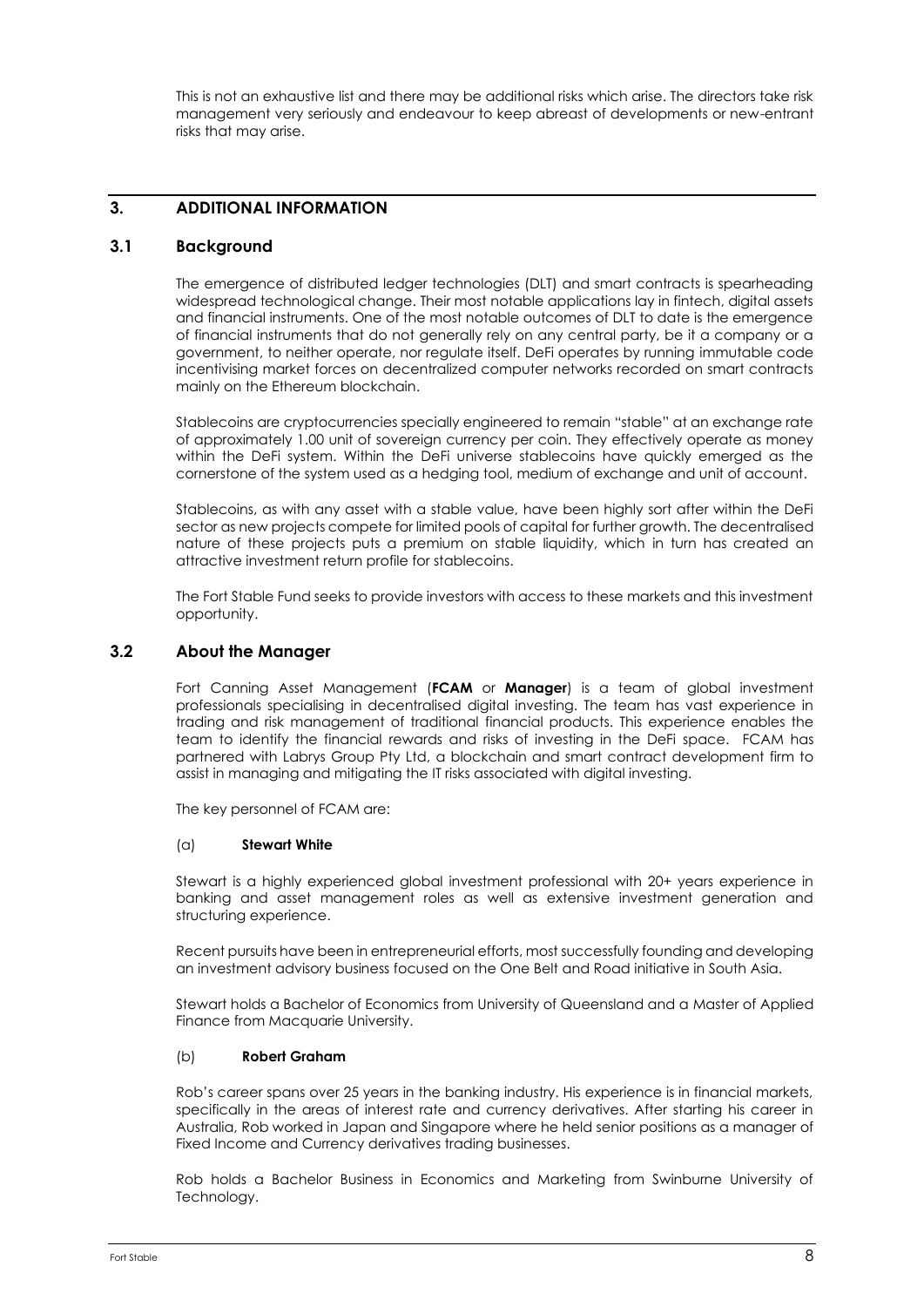#### (c) **Nathan Hedley**

Most recently, Nathan was a Senior Portfolio Manager, Partner, and member of the Management Committee of Astignes Capital. Astignes Capital was formed in 2017 via a management buyout of the Asian business of Alphadyne Asset Management. In this role he managed capital in G10 and Asian rates, FX, and equity markets. Prior to Joining Alphadyne in 2010, he worked at JPMorgan Chase in Singapore where he was a Managing Director, Head of the Chief Investment Office (CIO) for Singapore, Sydney and Tokyo. In this role, he was responsible for a team of proprietary risk takers focused on rates and FX strategies in the dollar bloc and G7 markets. Previously, Nathan was located in Tokyo for JPMorgan and Chase Manhattan Bank where he held the roles of Treasurer and Head of the Chief Investment Office, overseeing a large investment portfolio and mark-to-market trading activities. He also chaired the Branch Asset and Liability Committee and was a representative on the Branch Management Committee. Nathan began his career at Chemical Bank in Sydney trading AUD and NZD rates markets. He became Treasurer of Chase Manhattan Bank Sydney via the merger in 1996. Nathan holds a Bachelor of Commerce degree from the University of Wollongong.

Nathan is a Director of Neuri Pte Ltd, a Singapore based machine learning startup, a Director of Mekhala Pte Ltd, a Singapore incorporated organic Asian food production and distribution business. He is also an advisor to Fort Canning Asset Management, a digital asset management firm.

## **3.3 Directors of the Manager**

Stewart White is the sole Director and Secretary of the Manager, see section 3.1(a) above.

#### **3.4 Investment Strategy**

The Fort Stable Fund invests in distributed ledger technology and the decentralised finance (DeFi) related applications that operate on these blockchain rails. The Fund utilises several traditional finance investment strategies to generate return for our clients.

One of these strategies is to provide investors with an alternative cash management solution by investing in DeFi protocols via stablecoins. The strategy provides investors with direct access to investment opportunities in the emerging world of DeFi, removing intermediaries and accessing investments directly. This creates opportunities to generate superior returns to those available in traditional finance markets.

A second strategy involves direct exposure to the tokens and coins used to operate the finance centric blockchains. The fund intends to make an initial investment of up to 20% of the portfolio into the Ethereum (ETH) blockchain. The exposure is permitted to reach up to 30% of the value of the Fund. Once real he'd, the manager will reduce the exposure on a monthly basis to a maximum of 30% and use realised gains in other strategies.

Other traditional finance investment strategies may be used from time to time at the manager's discretion.

#### **3.5 Classes of Units**

The Trustee, upon instruction from the Manager, has the sole and absolute right to issue other classes of Units with different and/or similar features including but not limited to fees, charges and transaction costs, without the need to obtain the Unit holders' approval before introducing such other classes of Units to the Fund.

## **3.6 Outsourced Functions**

The Manager outsources the trustee, custodial and licensing services to the Trustee. The Manager outsources the trading services to Independent Reserve Pty Ltd (ABN 46 164 257 069) and Kraken (a cryptocurrency exchange owned by Payward Inc, (a company incorporated in Delaware), and currency hedging services to Interactive Brokers Australia Pty Ltd (ABN 98 155 929 568) and may also use Gemini Trust Company LLC and BlockFi Lending LLC.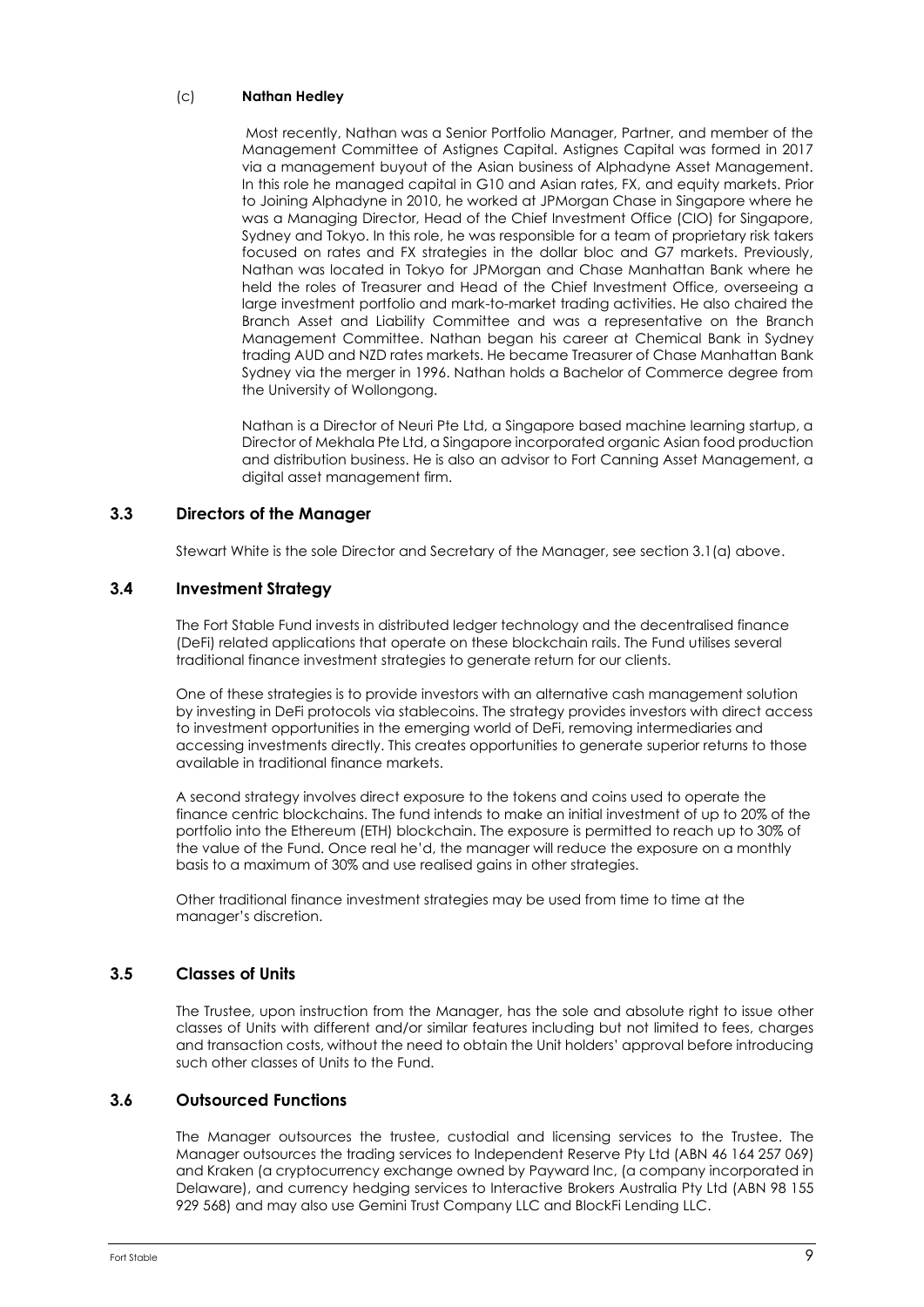## **3.7 Professional Trustee & Licensing Services**

The Trustee will assume ultimate regulatory responsibility for legal issue, variation, and redemption of units in the Fund. As the AFSL holder, the Trustee will also assume ultimate regulatory responsibility for the legally compliant operation of the Fund and will be the principal point of contact for any regulatory aspect of fund operation.

#### **3.8 How to Invest in the Fund**

#### **3.8.1 Application for Units**

New investors in the Fund must fully complete, sign and lodge the Application Form in accordance with the instructions and as directed in the Application Form. New investors must provide all relevant information requested in the Application Form, including but not limited to, the relevant certification (if required) in relation to the new investor's status as a Wholesale Client.

The Application Form and monies should be received three days prior to the Application Day.

The Trustee may in its absolute discretion reject an application for Units without giving a reason. If the application is rejected, the application monies without interest will be returned to the investor at the address notified on the Application Form.

#### **3.8.2 How to Redeem Units**

Unit holders who wish to make a Redemption Request must contact the Trustee in writing by using the Redemption Request Form found within the Application Form.

A Redemption Request must be received by the Trustee no later than 5pm, Sydney time, on the day which is 5 days before the Application Day. Redemption Request forms received after that time will be processed on the next Application Day, although the Trustee may in its absolute discretion accept Redemption Requests until the Application Day.

The proceeds of a Redemption Request will generally be paid to the redeeming Unit holder within 10 Business Days of the Application Day.

Any redemption proceeds will be transferred to the Unit holder's nominated bank account.

## **3.9 Minimum Redemption Request**

The Trustee may reject a Redemption Request if the amount payable is less than the Minimum Redemption Amount. The Minimum Redemption Amount is \$50,000.

If a Unit holder submits a Redemption Request that will result in the Unit holder holding less than the current Minimum Balance the Trustee may treat the Redemption Request as applicable to all Units held by that Unit holder. The Minimum Balance is \$50,000.

The Trustee may at any time in its absolute discretion suspend the redemption of Units in the Fund or refuse to redeem Units in accordance with the Redemption Request.

A Redemption Request lodged by a Unit holder during a period of suspension will be taken to be lodged immediately after the end of the period of suspension.

#### **3.10 Unit Pricing**

The Unit price is calculated by taking the total value of the Fund's assets at the relevant valuation date, adjusting for any accrued expenses and liabilities of the Fund and then dividing the net value by the total number of Units held by all investors on that day.

The Fund's assets are generally valued fortnightly at their market value as at the close of each market represented in the portfolio, in accordance with the Trust Deed for the Fund.

However, the Trust Deed of the Fund also allows for the Trustee to use other valuation methods and policies for different classes of assets, where it determines it to be appropriate. This may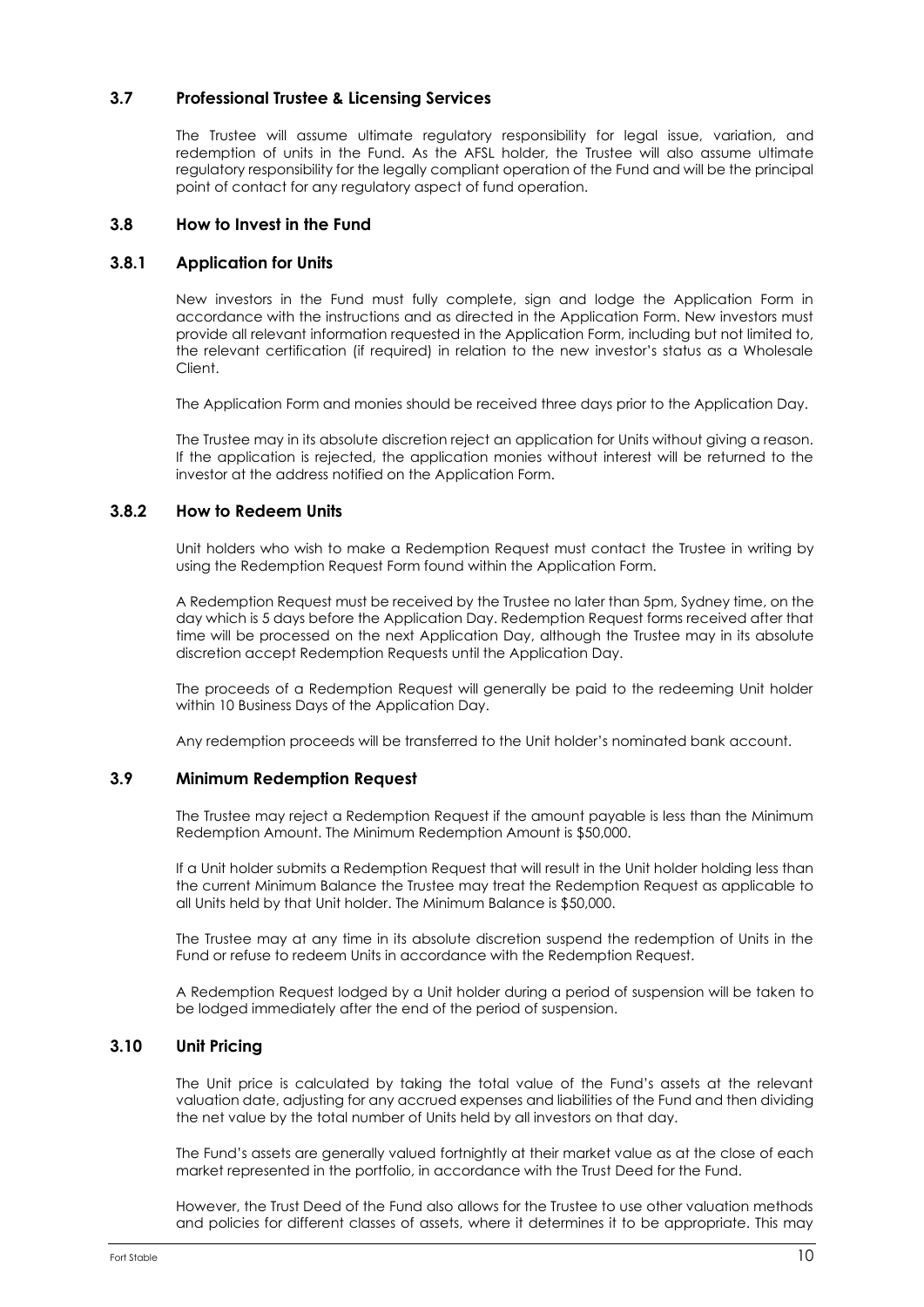occur where the market value for an asset is unreliable or cannot be objectively ascertained at the relevant time. In these circumstances, the fair value of the assets will be determined in accordance with the Fund's pricing policies and procedures which is an amount that an investor might reasonably expect to receive upon its current sale in the ordinary course.

The fair value of an asset depends on a number of relevant factors including the nature of the asset, the initial cost and size of the holding of the asset, the price and trading of similar assets, market quotations from independent pricing sources, and referring the matter to a pricing committee formed to assess these factors.

## **3.11 Cooling Off Period**

No cooling off period applies to Units offered under this Information Memorandum.

## **3.12 Distributions**

The Fund will aim to distribute all distributable income at the end of each Quarter. Distributions are paid in \$AUD and are normally paid within 30 Business Days from the end of the relevant distribution period.

## **3.12.1 Distribution Payment Options**

You can choose to have your distributions:

- (a) reinvested in the Fund as additional Units; or
- (b) credited to your nominated bank account.

You can make your choice by ticking the appropriate box on the Application Form. If you do not make a choice, the Trustee will reinvest your distribution in the Fund.

If you choose to reinvest your distribution, the new Units will be issued at the Unit price (exdistribution) at the beginning of the new Quarter.

## **3.13 Fees and Expenses**

## **3.13.1 Management Fee**

The Manager will charge a Management Fee of 1% p.a (plus GST) of the Net Asset Value while this Information Memorandum is on issue.

If Manager decides to change the Management Fee, Unit holders will be notified in writing and this Information Memorandum updated. The Manager will provide 90 days' written notice before making any changes to the Management Fee. The Management Fee is calculated and payable on the last Business Day of each calendar month, or at other times that the Trustee determines.

## **3.13.2 Performance Fee**

The Manager earns a performance fee for each Unit on issue at the end of each Calculation Period. The Calculation Period is the period in relation to which the relevant calculation is made. The Performance Fee is calculated and payable on the last Business Day of each calendar month, or at other times that the Trustee determines from time to time, subject to the High Water Mark.

The Performance Fee is equal to 20% of outperformance after Management Fees and other costs of running the Fund (plus GST) have been deducted above the High Water Mark.

# **3.13.3 Bid / Offer Spread**

Sovereign/Digital Conversion Fee: 50bps will be charged to convert sovereign funds to a digital format for each initial investment. A 50bp charge will also apply when redeeming units from the fund. This fee covers the cost of converting sovereign funds to digital asset format and vice versa. This is a passthrough cost only.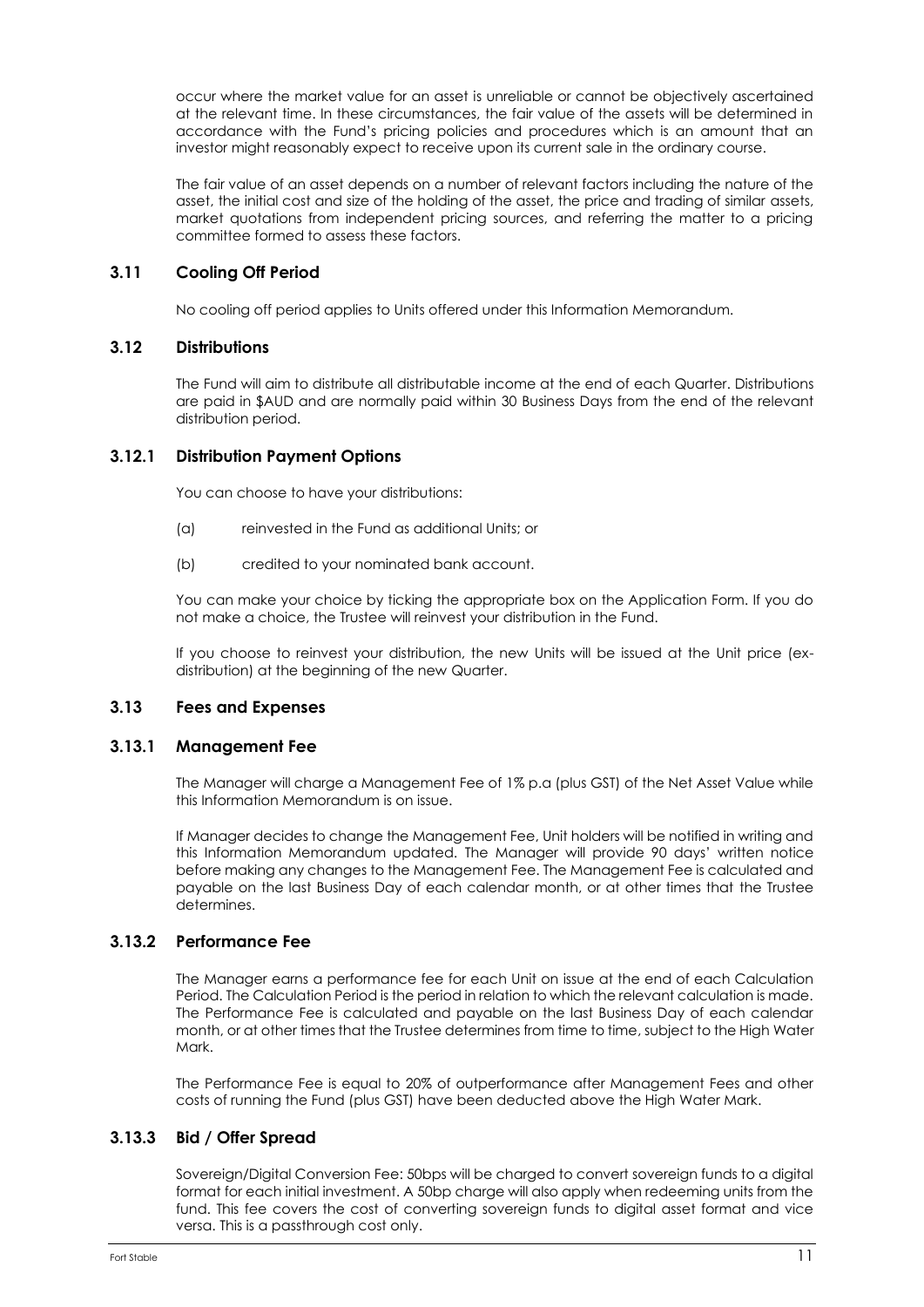## **3.13.4 Expenses**

The Trustee may be reimbursed from the Fund in respect of a range of costs and expenses, which may include but are not limited to, costs associated with the Trust Deed (including amendments), the trustee's fees, Unit holder meetings, operating fees and government duties and taxes.

#### **3.14 Apportionment of fees and costs**

In circumstances where the Trustee issues different classes of Units in the Fund, the fees and costs will generally be apportioned by the Trustee across all Unit classes (on a pro-rata basis, having regard to the value of the assets in the Fund). However, fees and expenses which are directly referable to a particular class of Units will be charged to investors in that particular class of Units.

## **3.15 Differential fees**

The Trustee or Manager may from time to time negotiate a different fee arrangement (by way of a rebate or waiver of fees) with certain investors who are Australian Wholesale Clients.

## **3.16 Can the fees change?**

All fees can change without investor consent, subject to the maximum fee amounts specified in the Trust Deed of the Fund. Reasons might include changing economic conditions and changes in regulation. The Trustee has the right to recover all proper expenses incurred in managing the Fund and as such these expenses may increase or decrease accordingly (although it is our intention only to recover the expenses listed in the "Reimbursable expenses" section, unless we notify you otherwise). We will notify investors of any changes to fees and expenses in accordance with the law and the Trust Deed. The Trust Deed in some circumstances defines the maximum fees that can be charged for some fees described in this IM.

## **3.17 Unit Holder Reporting**

As a Unit holder you will be eligible to request:

- (a) a monthly report on the net asset value of the Fund;
- (b) regular updates from the Manager on the performance of the Fund and its investments; and
- (c) a transaction statement each time you make an investment, reinvestment, or withdrawal.

#### **3.18 Trust Deed**

The Trust Deed for the Fund governs your rights and obligations as a Unit holder. The Trust Deed and the law determine the rights and obligations of Unit holders and determine the responsibilities and duties of the trustee of the Fund. As a Unit holder you are bound by the provisions of the Trust Deed.

If you are a Unit holder or potential investor and would like further information on the terms of the Trust Deed, please contact us for a free copy. It may be downloaded from our website: www.fcam.io

## **3.19 Dispute Resolution**

#### **3.19.1 Internal Dispute Resolution**

Complaints may be made to the Trustee either verbally or in writing. The Trustee will follow its procedures to ensure that where possible a complaint is resolved within a period of 28 days. Some complaints can be resolved more quickly depending on the facts and the nature of the complaint. If the complaint is more complex and takes longer than 28 days, we will communicate the reasons for the delay.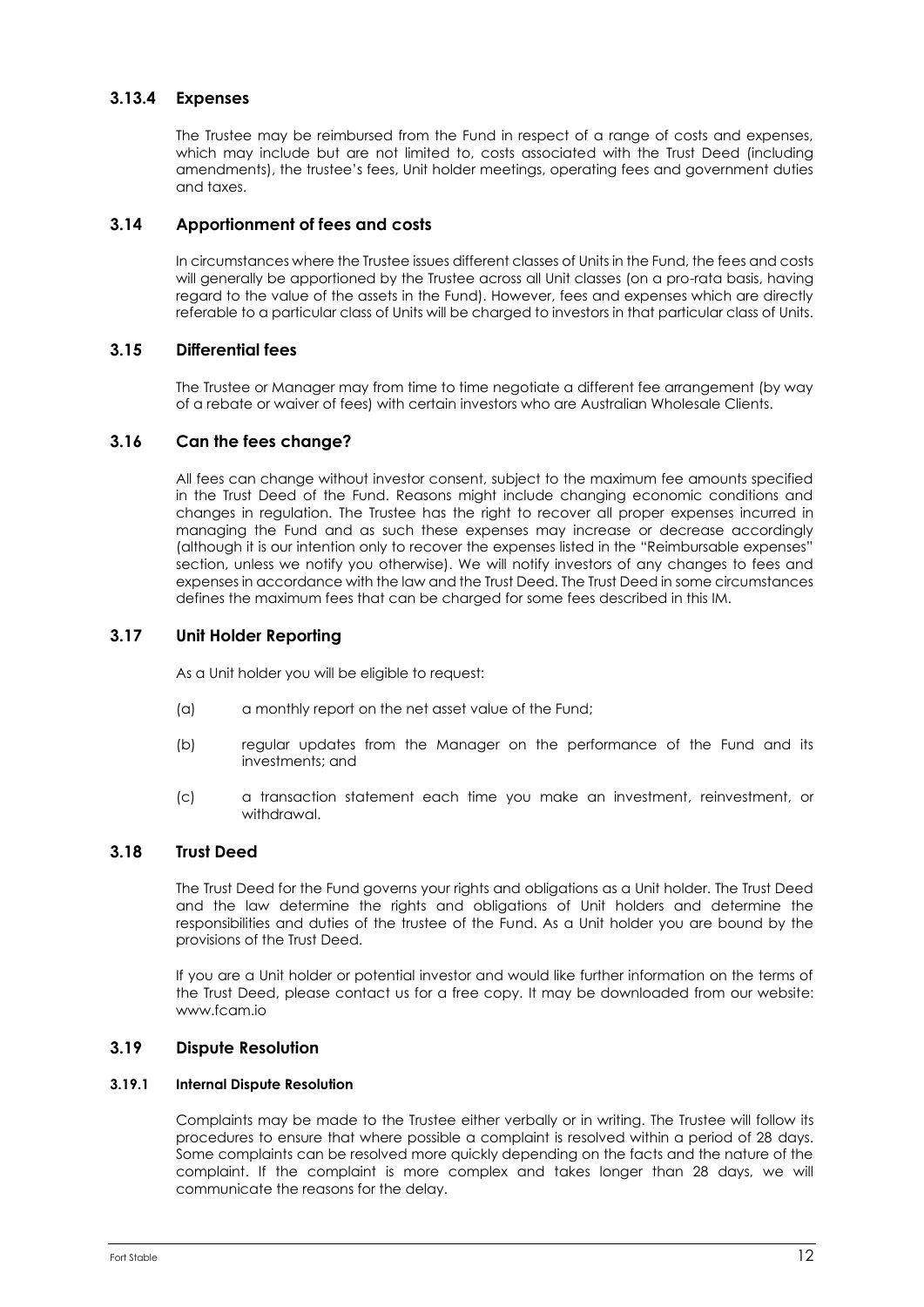## **3.19.2 Contact Details for Complaints**

Complaints can be registered with the Trustee by email and should be addressed to:

Attention: Tim Baker info@boutiquecapital.com.au

The Trustee will not charge you to investigate your complaint.

## **3.19.3 Termination of the Fund**

The Trustee may resolve at any time to terminate, liquidate and wind up the Fund in accordance with the Fund's Trust Deed. The Fund may otherwise terminate if required by law. A notice will be provided to investors advising of the Fund's termination. Upon termination and after conversion of Fund assets into cash and payment of, or provision for, all costs and liabilities (actual and anticipated), the net proceeds will be distributed pro-rata amongst all investors according to the number of Units they hold in the Fund.

## **3.19.4 Indemnity**

The Trustee of the Fund is indemnified out of the Fund against all liabilities incurred by it in properly performing or exercising any of its powers or duties in relation to the Fund. To the extent permitted by law, this indemnity includes any liability incurred as a result of any act or omission of a delegate or agent appointed by the Trustee. The Trustee may retain and pay out any monies in its hands and all sums necessary to affect such an indemnity.

## **3.19.5 Privacy**

The Trustee collects personal information in the Application Form and may also collect personal information from you over the phone or via the internet during the course of your relationship with the Trustee. All personal information is handled, stored, used, and disclosed in accordance with its policies and procedures. You can obtain a copy of the privacy policy by contacting us. If your details change, please advise us as soon as possible in order to update your contact details and maintain accurate and complete records.

## **3.20 Anti-money Laundering and Counterterrorism**

#### **3.20.1 Financing laws**

The Manager and Trustee have implemented a number of measures and controls to ensure they comply with their obligations under the Anti-Money Laundering ("AML") Laws, including carefully identifying Unit holders. As a result of the implementation of these measures and controls:

- (a) transactions may be delayed, blocked, frozen or refused where the Fund has reasonable grounds to believe that the transaction breaches the law or sanctions of Australia or any other country. Applications cannot be processed unless all the necessary information is provided;
- (b) where transactions are delayed, blocked, frozen or refused, the Fund is not liable for any loss Unit holders suffer (including consequential loss) as a result of their compliance with the AML Laws as they apply to the Fund; and
- (c) the Fund may from time to time require additional information from you to assist it in this process.
- (d) the Fund has certain reporting obligations under the AML Laws and are prevented from informing Unit holders that any such reporting has taken place. Where required by law, the Fund may disclose the information gathered to regulatory or law enforcement agencies, including AUSTRAC.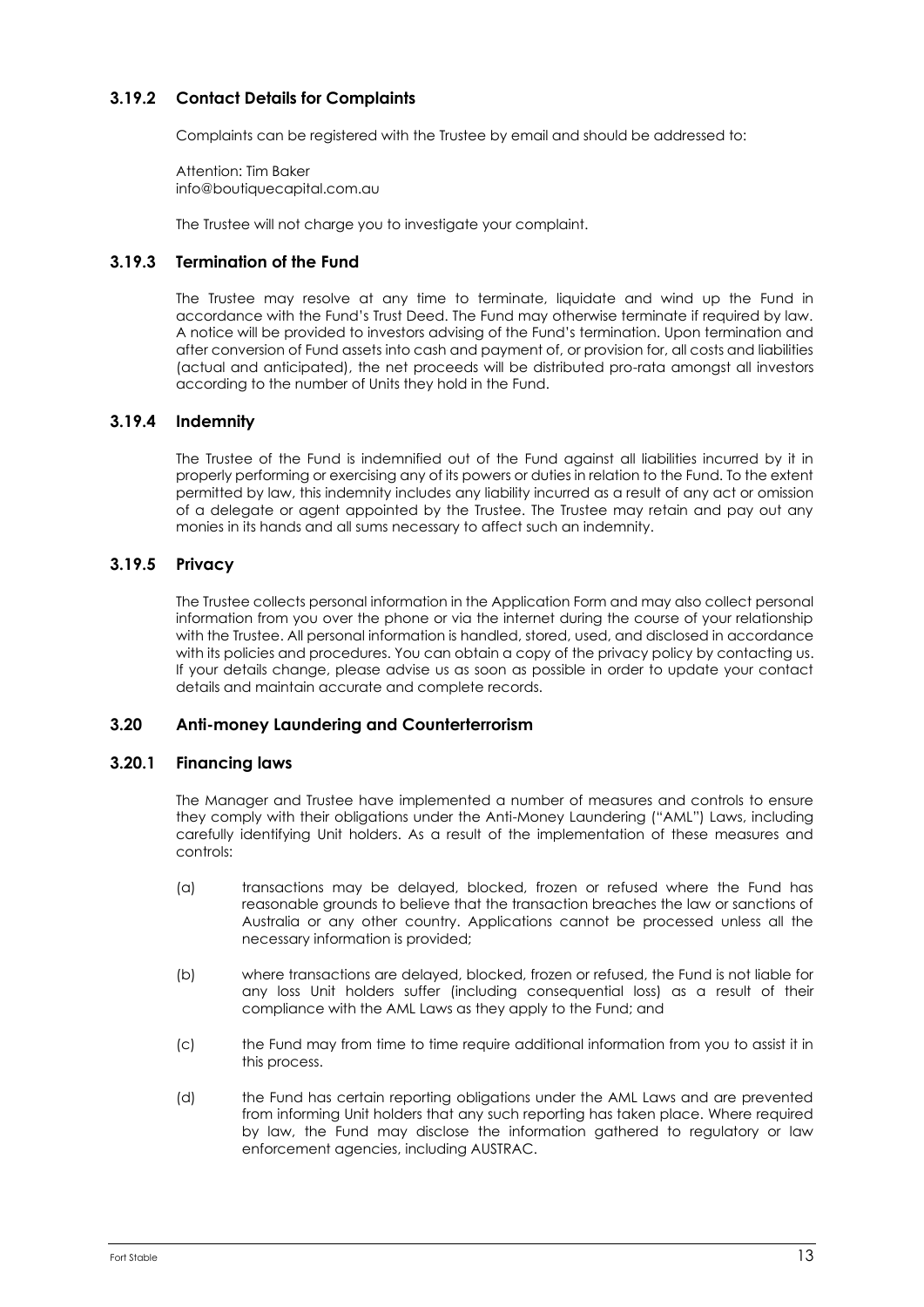# **3.21 Foreign Account Tax Compliance Act (FATCA)**

In April 2014, the Australian Government signed an intergovernmental agreement (IGA) with the United States of America (U.S.), which requires all Australian financial institutions to comply with the FATCA Act enacted by the U.S. in 2010. Under FATCA, Australian financial institutions are required to collect and review their information to identify U.S. residents and U.S controlling persons that invest in assets through non-U.S. entities. This information is reported to the Australian Taxation Office (ATO). The ATO may then pass that information onto the U.S. Internal Revenue Service.

In order to comply with the FATCA obligations, we may request certain information from you. Failure to comply with FATCA obligations may result in the Fund, to the extent relevant, being subject to a 30% withholding tax on payment of U.S. income or gross proceeds from the sale of certain U.S. investments. If the Fund suffers any amount of FATCA withholding and is unable to obtain a refund for the amounts withheld, we will not be required to compensate investors for any such withholding and the effect of the amounts withheld will be reflected in the returns of the Fund.

## **3.22 Common Reporting Standard (CRS)**

The CRS is developed by the Organisation of Economic Co-operation and Development and requires certain financial institutions resident in a participating jurisdiction to document and identify reportable accounts and implement due diligence procedures. These financial institutions will also be required to report certain information on reportable accounts to their relevant local tax authorities. Australia signed the CRS Multilateral Competent Authority Agreement and has enacted provisions within the domestic tax legislation to implement CRS in Australia. Australian financial institutions need to document and identify reportable accounts, implement due diligence procedures, and report certain information with respect to reportable accounts to the ATO. The ATO may then exchange this information with foreign tax authorities in the relevant signatory countries. In order to comply with the CRS obligations, we may request certain information from you. Unlike FATCA, there is no withholding tax that is applicable under CRS.